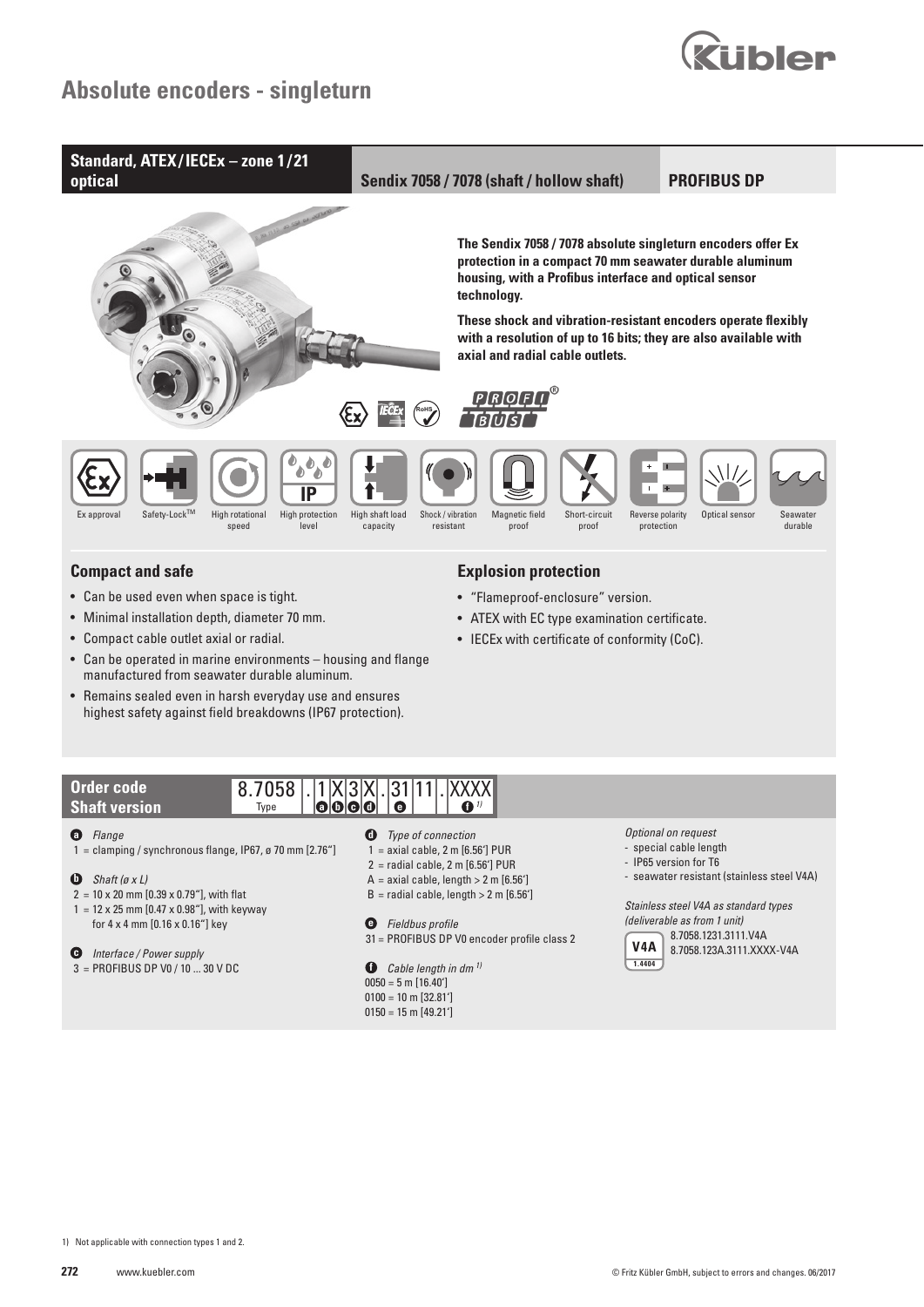# **Absolute encoders - singleturn**



| Standard, ATEX/IECEx - zone 1/21<br>optical                                                                                                                                                                                                                      | Sendix 7058 / 7078 (shaft / hollow shaft)                                                                                                                                                                                                                 |                                                                     | <b>PROFIBUS DP</b>                                                                                                                                                       |  |  |
|------------------------------------------------------------------------------------------------------------------------------------------------------------------------------------------------------------------------------------------------------------------|-----------------------------------------------------------------------------------------------------------------------------------------------------------------------------------------------------------------------------------------------------------|---------------------------------------------------------------------|--------------------------------------------------------------------------------------------------------------------------------------------------------------------------|--|--|
| <b>Order code</b><br>8.7078<br><b>Hollow shaft</b><br>Type<br>Flange<br>$\mathbf \Theta$<br>$\bf o$                                                                                                                                                              | 31 11 <br><b>XXXXI</b><br> X X 3 X <br> 0 0 0 <br>$\bullet$<br>O<br>Type of connection                                                                                                                                                                    | Optional on request                                                 |                                                                                                                                                                          |  |  |
| $1 =$ with spring element, short<br>$5$ = with stator coupling, IP67, ø 65 mm [2.56"]<br><b>Blind hollow shaft</b><br>$\bullet$<br>(insertion depth max. $41.5$ mm $[1.63"$ )<br>$1 = \emptyset$ 12 mm $[0.47"$<br>$\bullet$<br>$2 = \emptyset$ 14 mm $[0.55'']$ | $1 =$ axial cable, $2 \text{ m}$ [6.56'] PUR<br>$2 =$ radial cable, $2 \text{ m}$ [6.56'] PUR<br>$A =$ axial cable, length > 2 m [6.56']<br>$B =$ radial cable, length $> 2$ m [6.56']<br>Fieldbus profile<br>31 = PROFIBUS DP V0 encoder profile class 2 | - special cable length<br>- IP65 version for T6<br>V <sub>4</sub> A | - seawater resistant (stainless steel V4A)<br>Stainless steel V4A as standard types<br>(deliverable as from 1 unit)<br>8.7078.1231.3111.V4A<br>8.7078.123A.3111.XXXX-V4A |  |  |
| Interface / Power supply<br>o<br>Θ<br>$3 = PROFIBUS DP V0 / 10  30 V DC$                                                                                                                                                                                         | Cable length in dm <sup>1)</sup><br>$0050 = 5$ m [16.40']<br>$0100 = 10$ m [32.81']<br>$0150 = 15$ m [49.21']                                                                                                                                             | 1.4404                                                              |                                                                                                                                                                          |  |  |
| <b>Mounting accessory for shaft encoders</b>                                                                                                                                                                                                                     |                                                                                                                                                                                                                                                           |                                                                     | Order no.                                                                                                                                                                |  |  |
| Coupling                                                                                                                                                                                                                                                         | bellows coupling ø 19 mm $[0.75"$ for shaft 10 mm $[0.39"$                                                                                                                                                                                                | 8.0000.1102.1010                                                    |                                                                                                                                                                          |  |  |

Further accessories can be found in the accessories section or in the accessories area of our website at: www.kuebler.com/accessories.

Additional connectors can be found in the connection technology section or in the connection technology area of our website at: www.kuebler.com/connection\_technology.

#### **Technical data**

| <b>Explosion protection Sendix 7058</b>                      |                                                                                                                                                                                                                                                                                                                                                                                                                                                                                           | <b>Explosion protection Sendix 7078</b>                |
|--------------------------------------------------------------|-------------------------------------------------------------------------------------------------------------------------------------------------------------------------------------------------------------------------------------------------------------------------------------------------------------------------------------------------------------------------------------------------------------------------------------------------------------------------------------------|--------------------------------------------------------|
| <b>ATEX</b>                                                  |                                                                                                                                                                                                                                                                                                                                                                                                                                                                                           | <b>ATEX</b>                                            |
| <b>EC type-examination certificate</b>                       | PTB09 ATEX 1106 X                                                                                                                                                                                                                                                                                                                                                                                                                                                                         | <b>EU</b> type-examination certificate                 |
| <b>Category (gas)</b>                                        | $\xi$ $\downarrow$ $\downarrow$ $\downarrow$ $\downarrow$ $\downarrow$ $\downarrow$ $\downarrow$ $\downarrow$ $\downarrow$ $\downarrow$ $\downarrow$ $\downarrow$ $\downarrow$ $\downarrow$ $\downarrow$ $\downarrow$ $\downarrow$ $\downarrow$ $\downarrow$ $\downarrow$ $\downarrow$ $\downarrow$ $\downarrow$ $\downarrow$ $\downarrow$ $\downarrow$ $\downarrow$ $\downarrow$ $\downarrow$ $\downarrow$ $\downarrow$ $\downarrow$ $\downarrow$ $\downarrow$ $\downarrow$ $\downarrow$ | Category (gas)                                         |
| <b>Category (dust)</b>                                       | EX II 2D Ex tb IIIC T135°C - T85°C Db                                                                                                                                                                                                                                                                                                                                                                                                                                                     | <b>Category (dust)</b>                                 |
| <b>Relevant standards</b><br>ATEX quideline 94/9/EC          | EN 60079-0:2012;<br>EN 60079-1:2014;<br>EN 60079-31:2009                                                                                                                                                                                                                                                                                                                                                                                                                                  | <b>Relevant standards</b><br>ATEX quideline 2014/34/EU |
| <b>IECEx</b>                                                 |                                                                                                                                                                                                                                                                                                                                                                                                                                                                                           | <b>IECEx</b>                                           |
| <b>Certificate of Conformity (CoC)</b>                       | IECEX PTB 13.0026 X                                                                                                                                                                                                                                                                                                                                                                                                                                                                       | <b>Certificate of Conformity (CoC)</b>                 |
| Category (gas)                                               | Ex d IIC T4 - T6 Gb                                                                                                                                                                                                                                                                                                                                                                                                                                                                       | Category (gas)                                         |
| <b>Category (dust)</b>                                       | Ex tb IIIC T135°C - T85°C Db                                                                                                                                                                                                                                                                                                                                                                                                                                                              | <b>Category (dust)</b>                                 |
| <b>Relevant standards</b>                                    | IEC 60079-0:2011;<br>IEC 60079-1:2014;<br>IEC 60079-31:2008                                                                                                                                                                                                                                                                                                                                                                                                                               | <b>Relevant standards</b>                              |
| <b>Mechanical characteristics</b>                            |                                                                                                                                                                                                                                                                                                                                                                                                                                                                                           | <b>Electrical characteristics</b>                      |
| <b>Maximum speed</b><br>shaft<br>hollow shaft                | 6000 min <sup>-1</sup> (continuous)<br>3000 min <sup>-1</sup> (continuous)                                                                                                                                                                                                                                                                                                                                                                                                                | Power supply<br><b>Current consumption</b> (no load)   |
| <b>Starting torque</b> – at $20^{\circ}$ C [68 $^{\circ}$ F] | $< 0.05$ Nm                                                                                                                                                                                                                                                                                                                                                                                                                                                                               | <b>Reverse polarity protection</b>                     |
| <b>Mass moment of inertia</b>                                | $4.0 \times 10^{-6}$ kgm <sup>2</sup>                                                                                                                                                                                                                                                                                                                                                                                                                                                     | for power supply                                       |
| radial<br><b>Load capacity of shaft</b><br>axial             | 80N<br>40 N                                                                                                                                                                                                                                                                                                                                                                                                                                                                               | CE compliant acc. to                                   |
| Weight                                                       | approx. 1.5 kg [52.91 oz]                                                                                                                                                                                                                                                                                                                                                                                                                                                                 |                                                        |
| Protection acc. to EN 60529                                  | <b>IP67</b>                                                                                                                                                                                                                                                                                                                                                                                                                                                                               | <b>EMC</b>                                             |
| <b>Ambient temperature</b>                                   | $-40^{\circ}$ C $+60^{\circ}$ C [ $-40$ $+140^{\circ}$ F]<br>Please note the specifications for<br>temperature class in EC type-<br>examination certificate!                                                                                                                                                                                                                                                                                                                              | <b>Relevant standards</b>                              |
| <b>Material</b><br>shaft<br>flange / housing<br>cable        | stainless steel<br>seawater durable Al,<br>type AISiMgMn (EN AW-6082)<br><b>PUR</b>                                                                                                                                                                                                                                                                                                                                                                                                       |                                                        |
| Shock resistance to EN/IEC 60068-2-27                        | 2500 m/s <sup>2</sup> , 6 ms                                                                                                                                                                                                                                                                                                                                                                                                                                                              |                                                        |

| <b>Explosion protection Sendix 7078</b> |                                                |
|-----------------------------------------|------------------------------------------------|
| <b>ATFX</b>                             |                                                |
| <b>EU</b> type-examination certificate  | <b>IBExU 15 ATEX 1091 X</b>                    |
| Category (gas)                          | <b>Ex</b> II 2 G Ex db IIC T4/120°C (T4)/T6 Gb |
| <b>Category (dust)</b>                  | <b>Ex</b> II 2 D Ex th IIIC T135°C - T85°C Db  |
| <b>Relevant standards</b>               | EN 60079-0:2012 + A11:2013;                    |
| ATEX quideline 2014/34/EU               | EN 60079-1:2014;                               |
|                                         | EN 60079-31:2014                               |
| <b>IFCFx</b>                            |                                                |
| <b>Certificate of Conformity (CoC)</b>  | IECEX IBE 15,0020 X                            |
| Category (gas)                          | Ex db IIC T4/120°C (T4)/T6 Gb                  |
| <b>Category (dust)</b>                  | Ex th IIIC T135°C - T85°C Db                   |
| <b>Relevant standards</b>               | IEC 60079-0:2011;                              |
|                                         | IEC 60079-1:2014;                              |
|                                         | IEC 60079-31:2013                              |
|                                         |                                                |
| <b>Electrical characteristics</b>       |                                                |
| <b>Power supply</b>                     | $1030$ V DC                                    |
| <b>Current consumption (no load)</b>    | max. 110 mA                                    |
| <b>Reverse polarity protection</b>      | yes                                            |
| for power supply                        |                                                |
| CE compliant acc. to                    | EMC quideline 2014/30/EU                       |
|                                         | RoHS quideline 2011/65/EU                      |
|                                         |                                                |
| <b>EMC</b>                              |                                                |
| <b>Relevant standards</b>               | EN 55011 class B:2009 / A1:2010                |
|                                         | EN 61000-6-2:2005 / AC:2005                    |
|                                         | EN 61000-6-3:2007 / A1:2011                    |
|                                         | EN 61326-1:2013                                |
|                                         |                                                |

**Vibration resistance** to EN/IEC 60068-2-6 100 m/s<sup>2</sup>, 55 ... 2000 Hz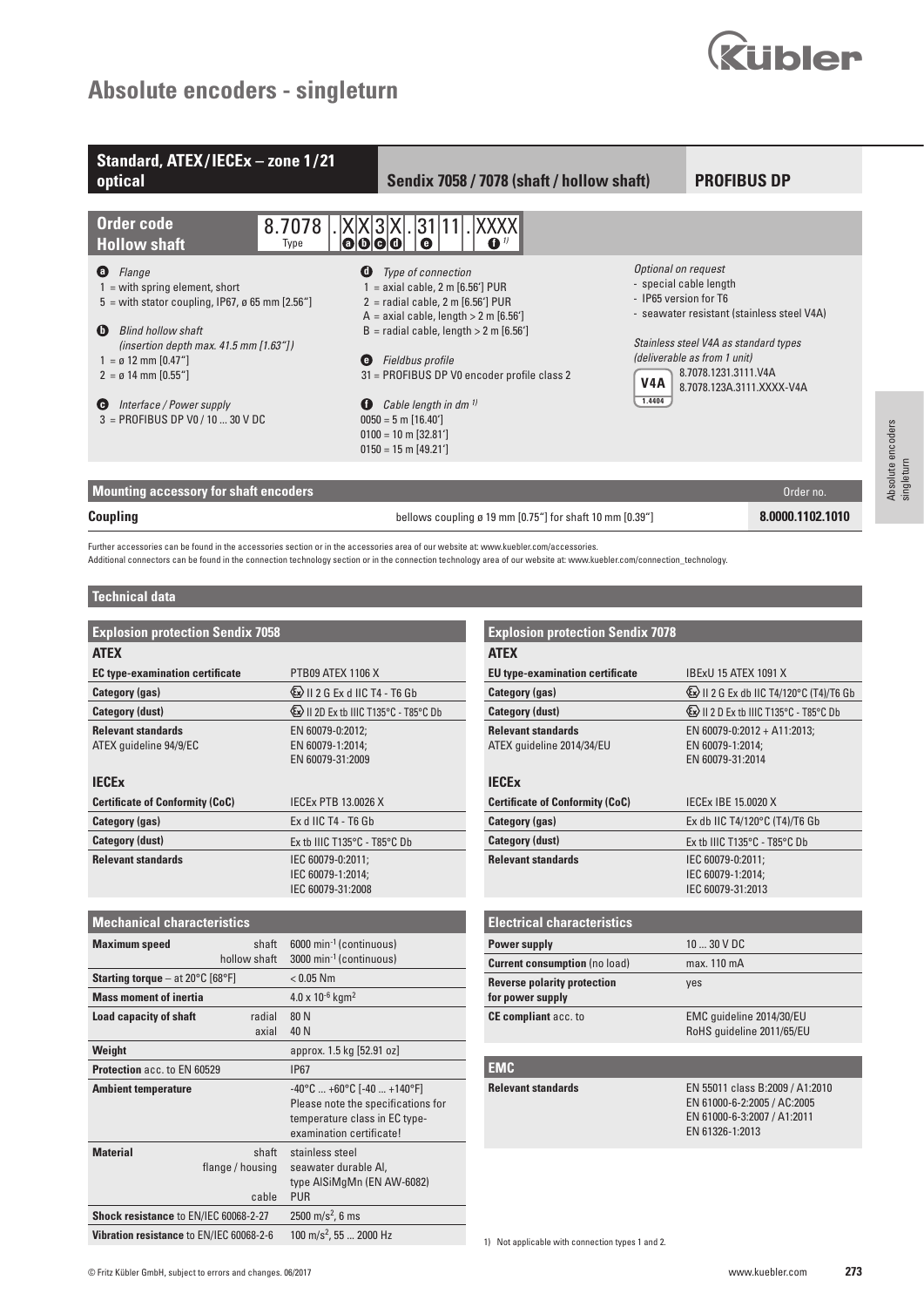

# Standard, ATEX/IECEx – zone 1/21<br>optical

## **optical Sendix 7058 / 7078 (shaft / hollow shaft)**

**PROFIBUS DP**

| <b>Interface characteristics PROFIBUS DP</b> |                                                                                                                            |  |  |  |
|----------------------------------------------|----------------------------------------------------------------------------------------------------------------------------|--|--|--|
| <b>Resolution</b>                            | 1  65536 (16 bit), behavior<br>default: 8192 (13 bit)                                                                      |  |  |  |
| Code                                         | binary                                                                                                                     |  |  |  |
| Interface                                    | specification according to<br>PROFIBUS DP 2.0 / standard<br>(DIN 19245 part 3) /<br>RS485 driver galvanically isolated     |  |  |  |
| <b>Protocol</b>                              | Profibus encoder profile V1.1<br>class 1 and class 2<br>with manufacturer-specific add-ons                                 |  |  |  |
| <b>Baud rate</b>                             | maximum 12 Mbit/s                                                                                                          |  |  |  |
| <b>Device address</b>                        | software controlled setting of the<br>device address via the SSA service<br>with a class 2 master;<br>default address: 125 |  |  |  |
| <b>Termination</b>                           | active termination can only be<br>switched on externally                                                                   |  |  |  |

#### **Profibus encoder profile V1.1**

The PROFIBUS DP device profile describes the functionality of the communication and the manufacturer-specific component within the PROFIBUS fieldbus system. The encoder profile applies to encoders and defines the individual objects independently of the manufacturer. In addition, the profile makes provision for additional extended functions specific to the manufacturer. The use of PROFIBUS compatible devices ensures that the systems of today are ready to meet the demands of the future.

#### **The following parameters can be programmed**

- Direction of rotation.
- Scaling number of steps per revolution.
- Preset value.
- Diagnostics mode.

#### **The following functionality is integrated**

- Galvanic isolation of the bus stage with DC/DC converter.
- Line driver acc. to RS485 max. 12 MB.
- Full class 1 and class 2 functionality.
- Speed value.

#### **Terminal assignment**

| Interface | Type of connection | Cable (isolate unused wires individually before initial start-up) |                |      |         |         |                |                   |         |         |
|-----------|--------------------|-------------------------------------------------------------------|----------------|------|---------|---------|----------------|-------------------|---------|---------|
|           | , 2, A, B          | Signal:                                                           | 0 <sup>V</sup> | $+V$ | PB A IN | PB B IN | <b>BUS GND</b> | <b>BUS</b><br>VDC | PB AOUT | PB BOUT |
|           |                    | Cable marking:                                                    |                |      |         |         |                |                   |         |         |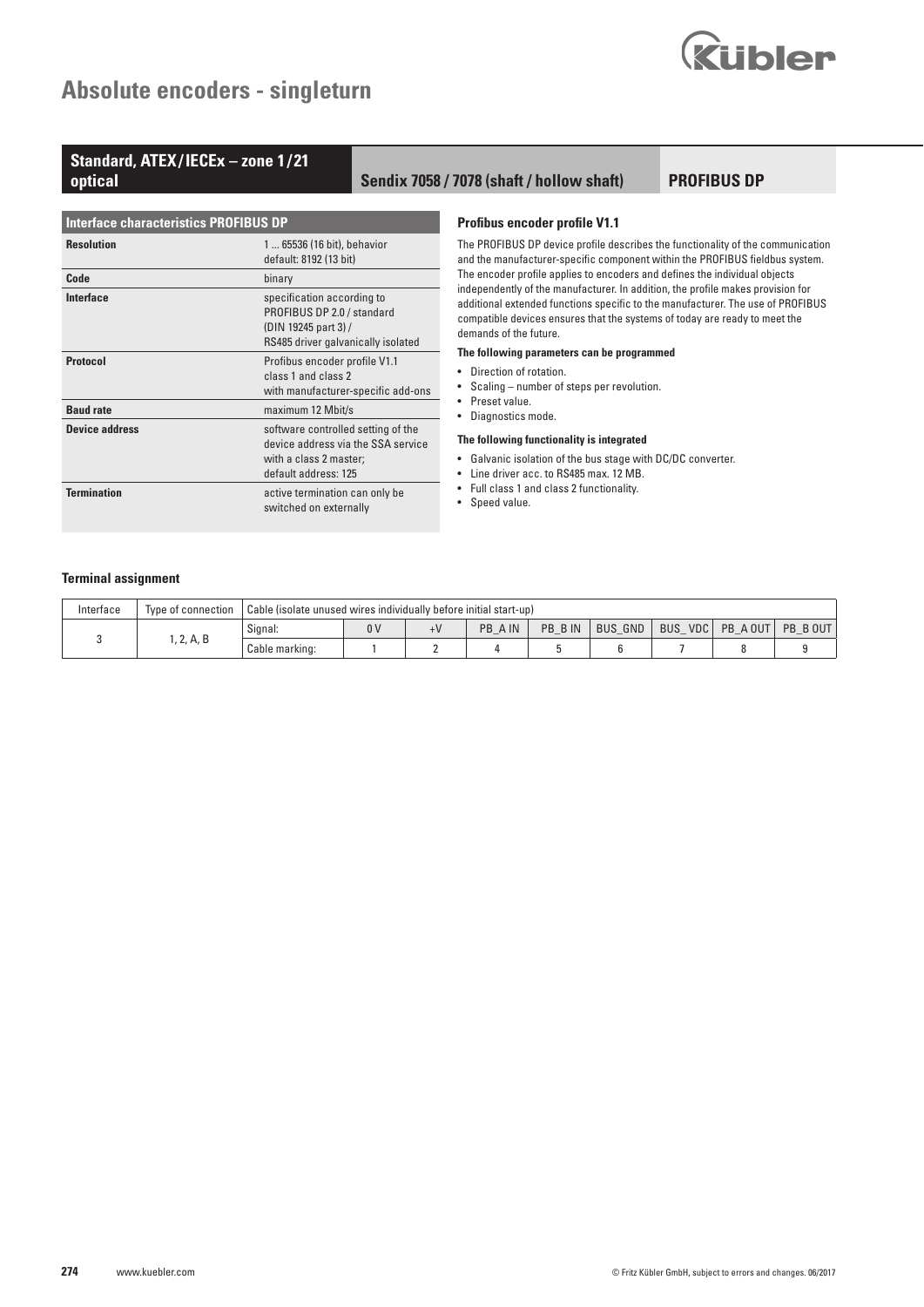## Absolute encoders - singleturn





yp. 136,2[5,36]

 $\boxed{1}$ 

 $\Box$ 

TTTTTT

 $\mathbf{1}$   $\mathbf{1}$   $\mathbf{1}$ 

 $25[0,98]$ 

© Fritz Kübler GmbH, subject to errors and changes. 06/2017

 $\frac{1}{3}$ [0,12]

 $\begin{bmatrix} 3[0,12] \end{bmatrix}$ 

 $4[0,16]$  $7[0,28]$